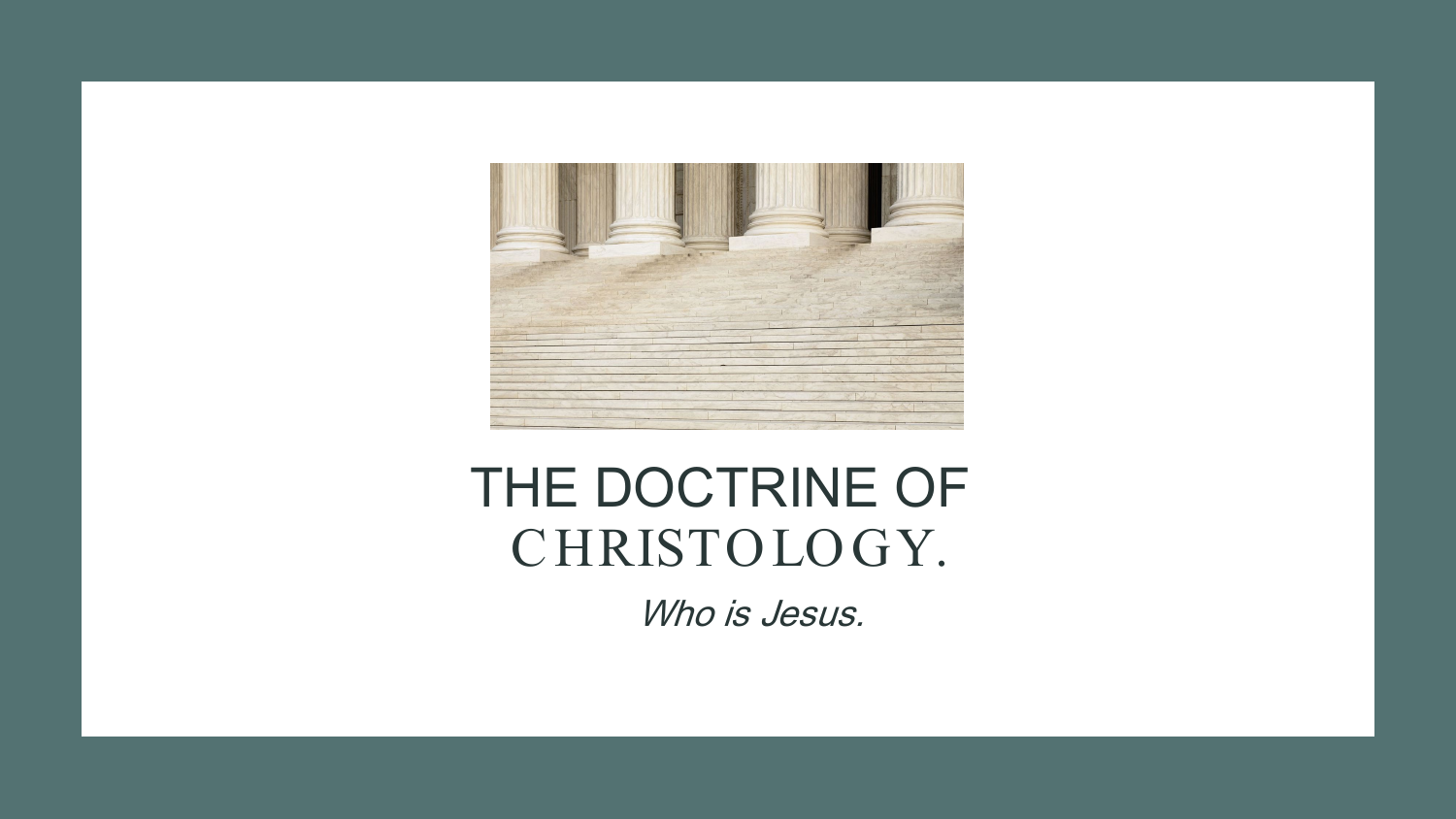# THE NATURE OF HIS INCARNATION.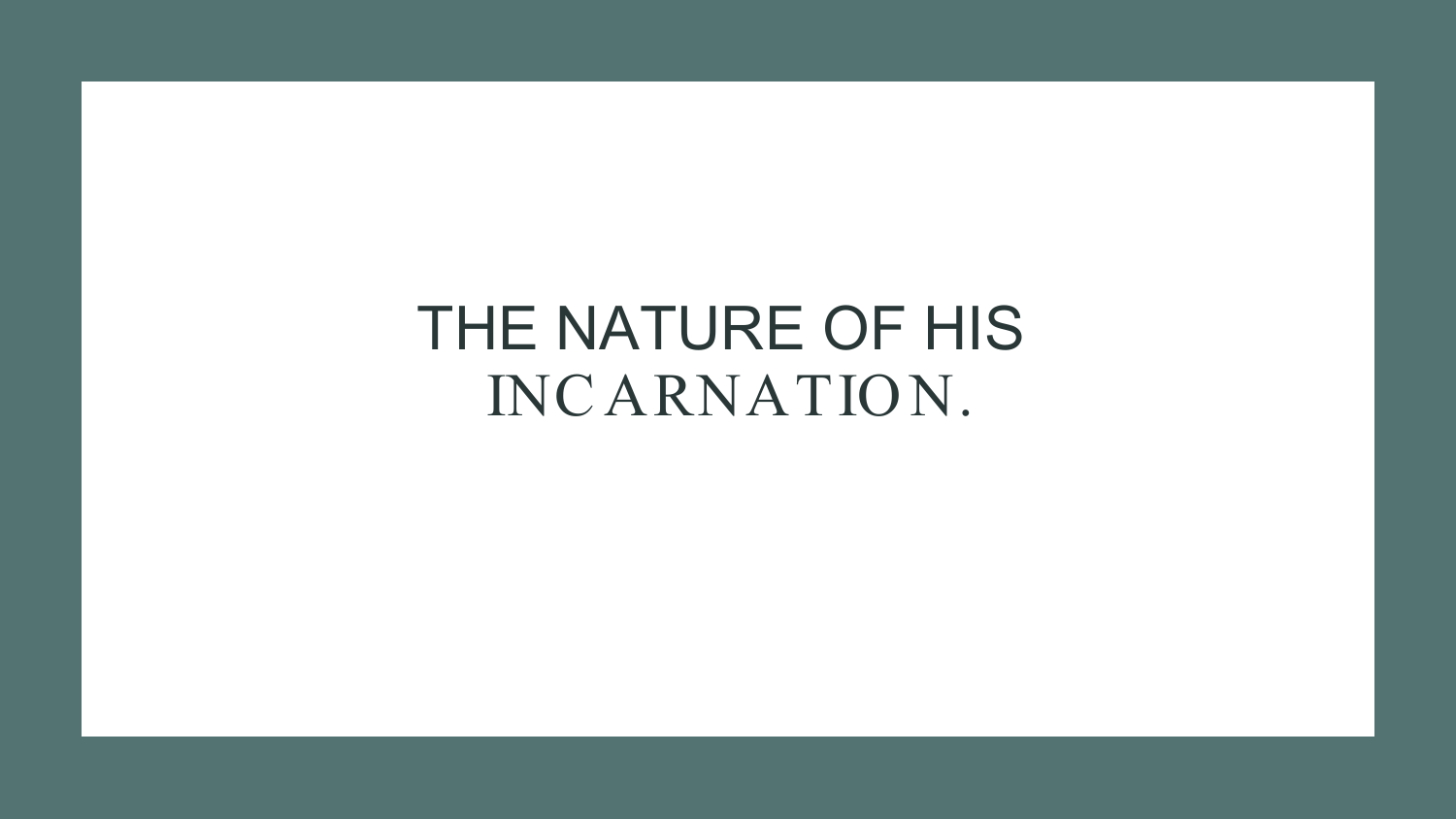#### PHILIPPIANS 2: 6

• 6 W ho, being in the form of God, thought it not robbery to be equal with God:

Being  $=$  To come into existence. Jesus had a beginning as a man but had no beginning as God. He did not preexist as a man he had a beginning that is when God added an image to himself or form.

Form= Greek Morphe The outward, the appearance, a bodily form. The Image. The eternal invisible spirit of God came in time in the form of a man by the Virgin birth. Incarnation the eternal spirit of God in fleshed.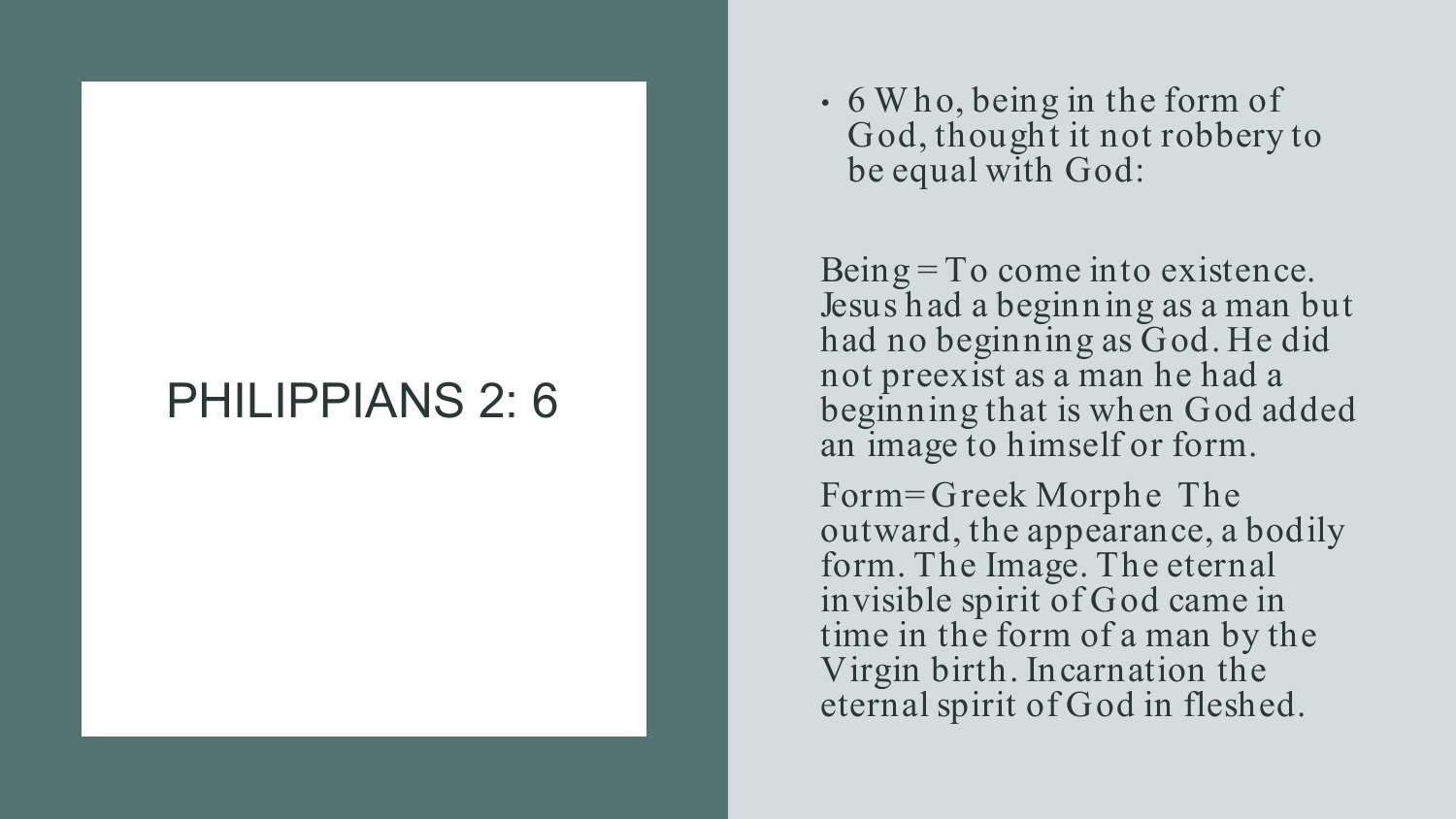#### FORM EQUALS MO RPHE.

μορφή, ῆς, ἡ (Hom.+) form, outward appearance, shape gener. of bodily form

William Arndt et al., A Greek -English Lexicon of the New Testament and Other Early Christian Literature (Chicago: University of Chicago Press, 2000), 659. Bauer BDAG.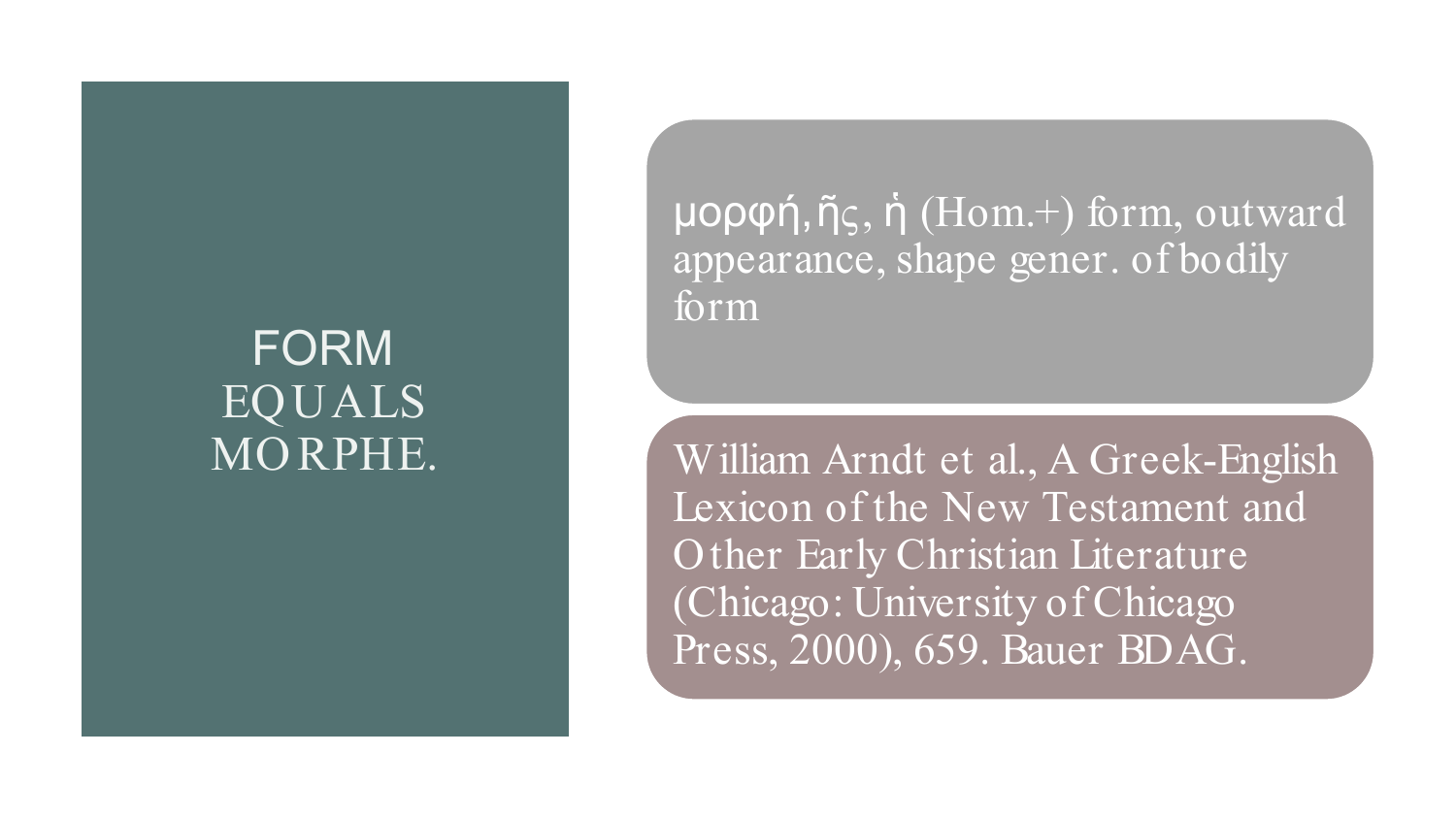#### BEING EQUALS GREEK

5225. ὑπάρχω hupárchō; fut. hupárxō, from hupó (5259), and árchō (757), to begin. To be, live, exist

Spiros Zodhiates, The Complete Word Study Dictionary: New Testament (Chattanooga, TN: AMG Publishers, 2000).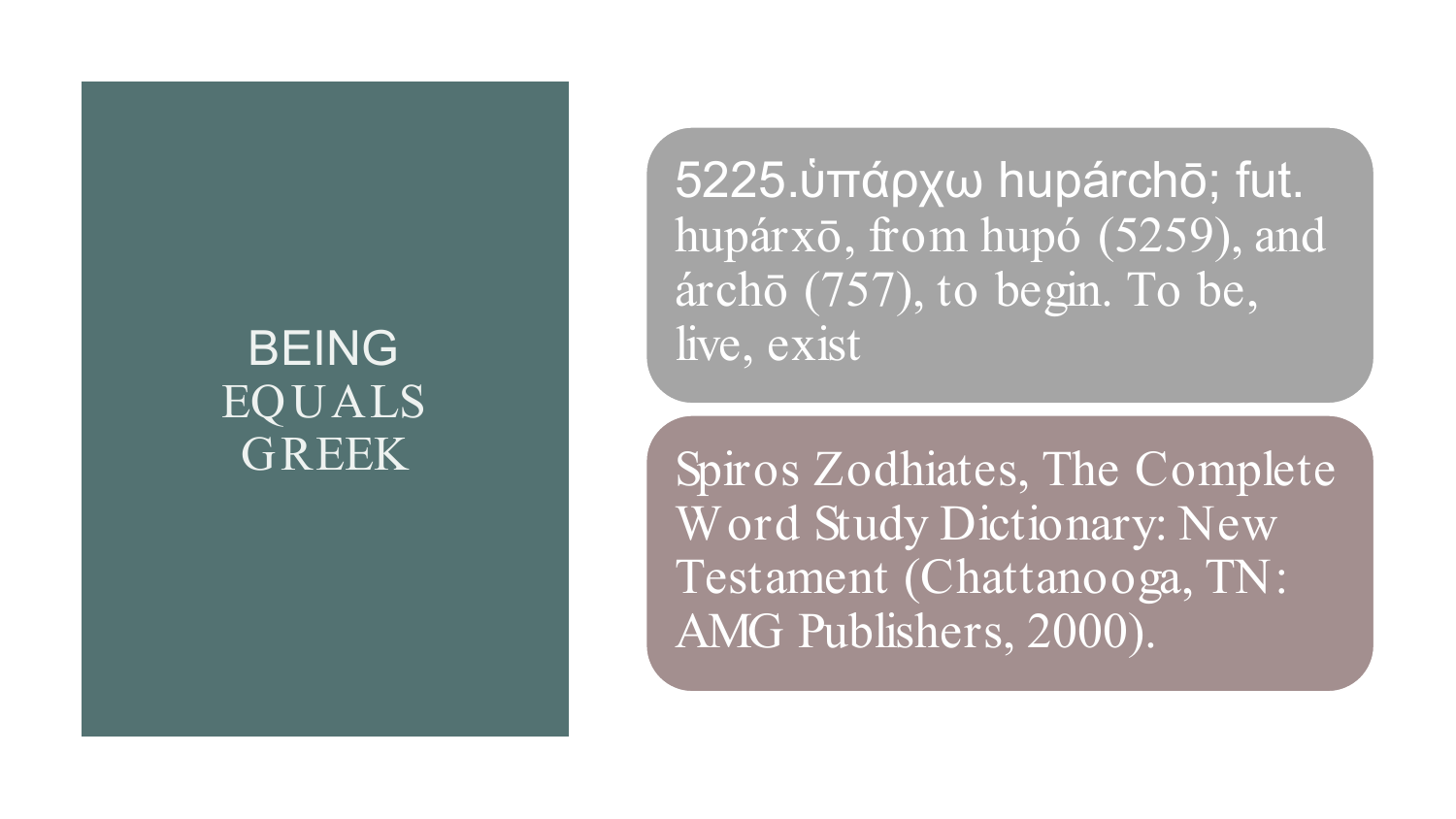## DUAL NATURE

- (III) Substance, what really exists under any appearance, reality, essential nature (Heb. 1:3, "the express image" or exact expression of God's essence or being, i.e., of God Himself). Here it approximates ousía (3776), existence, substance, and phúsis (5449), nature.
- Spiros Zodhiates, The C omplete W ord Study Dictionary: New Testament (C hattanooga, TN: AMG Publishers, 2000).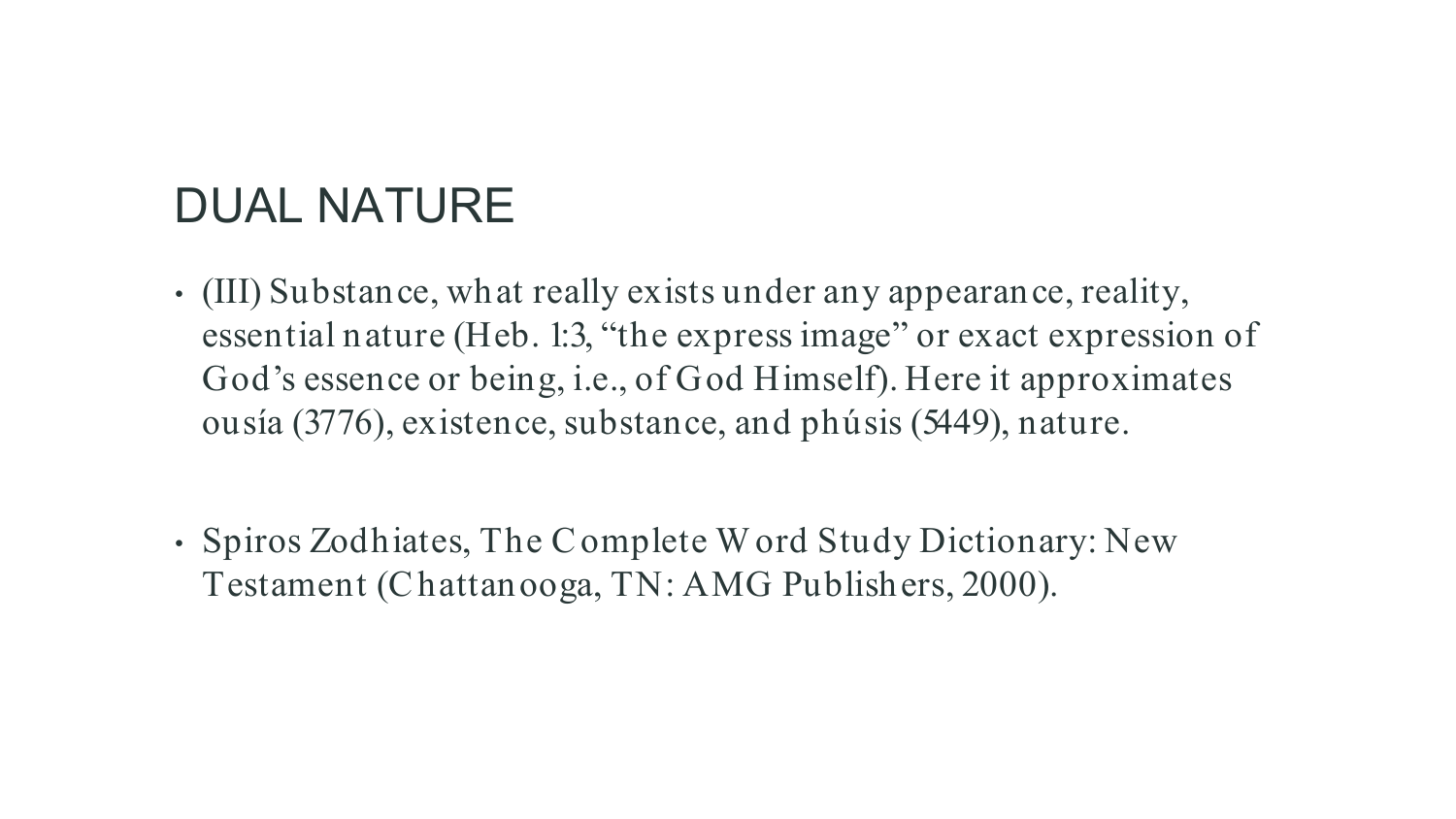#### 100%GOD 100%MAN

- Nature is Totality of power ,attributes, and qualities which constitute a being.
- Person Is the ego, the self conscious, self asserting, and acting subject, There is no person without nature There can be nature without being a person such as animals .
- Jesus is one person not two with a dual nature or two natures Deity and humanity .
- Adam had one nature human he was a person. Animals have one nature not a person. Jesus had two natures in one person Deity and humanity.
- C onner pg. 186 biblical doctrines.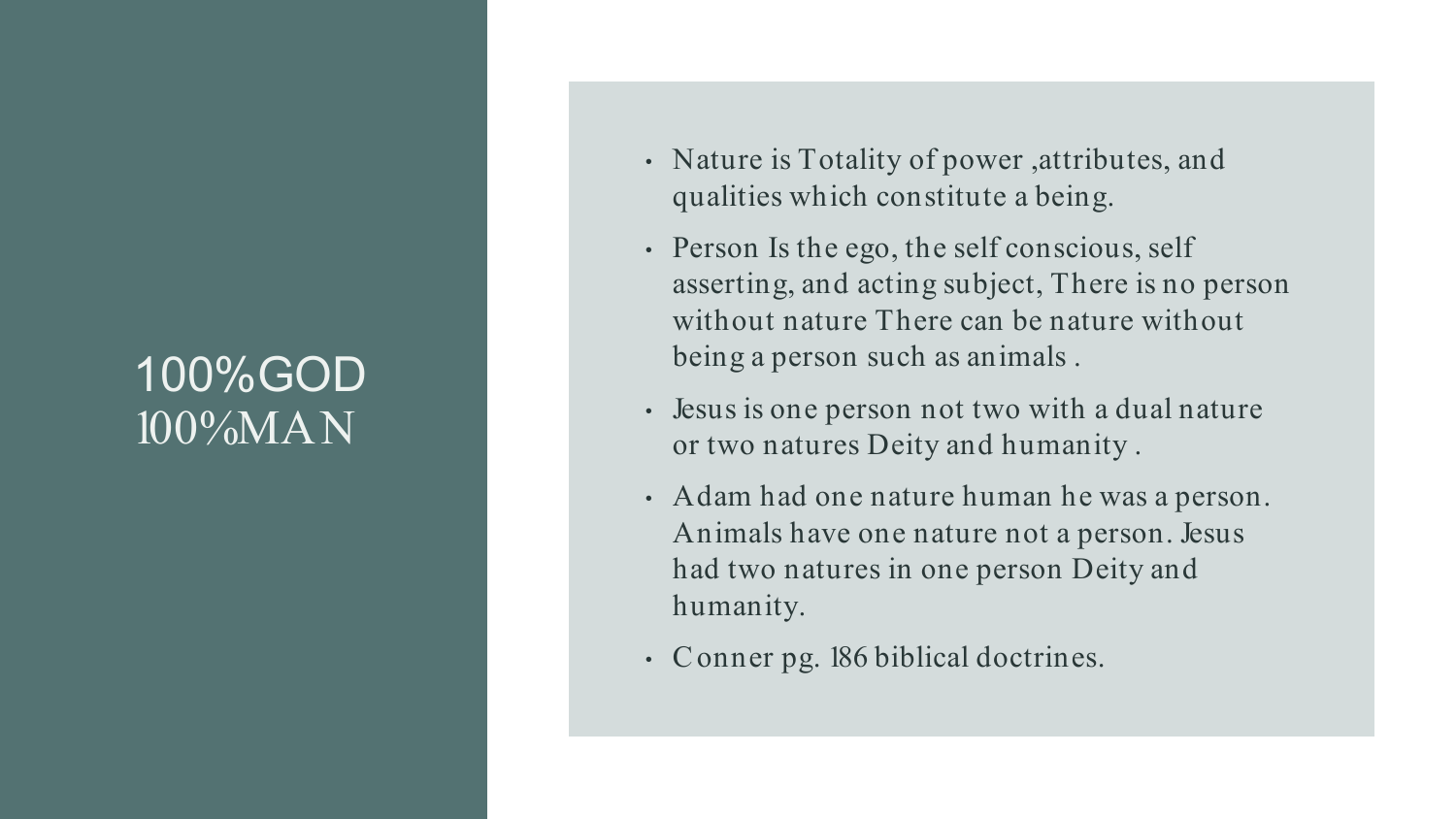## GOD IS A SPIRIT.

• The Bible never formally speaks of the person of God it does reveal the personality of God but not human person until he became a man so there is one person Jesus C hrist who is God and man.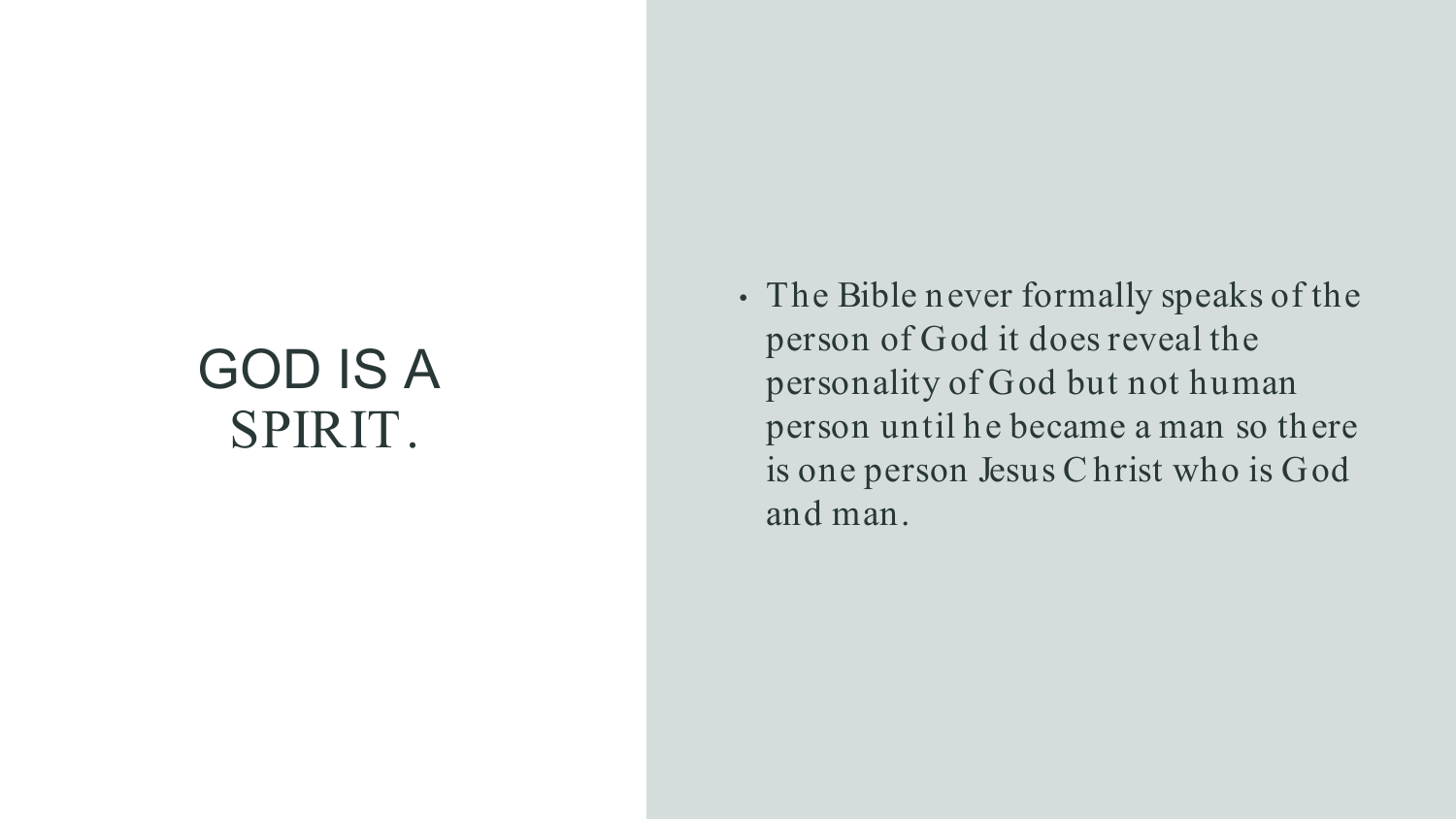## THE DEITY OF **JESUS**

- Jesus claim in John 8:58 Jesus said to them, truly, truly, I say to you, before Abraham was, I am. The eternal God. PreExisted as God.
- John 10 : 30 I and the father are one.The following verse says they wanted to stone him to death in Jewish culture it would not be a problem to say one in purpose , they understood he was saying one in essence that's what he claimed. He claimed to be God.
- Jesus accepted worship he was worshipped by a leper Matthew 8:2 by a ruler Matthew 9:18 by his disciples Matthew 14: 33 . Do you?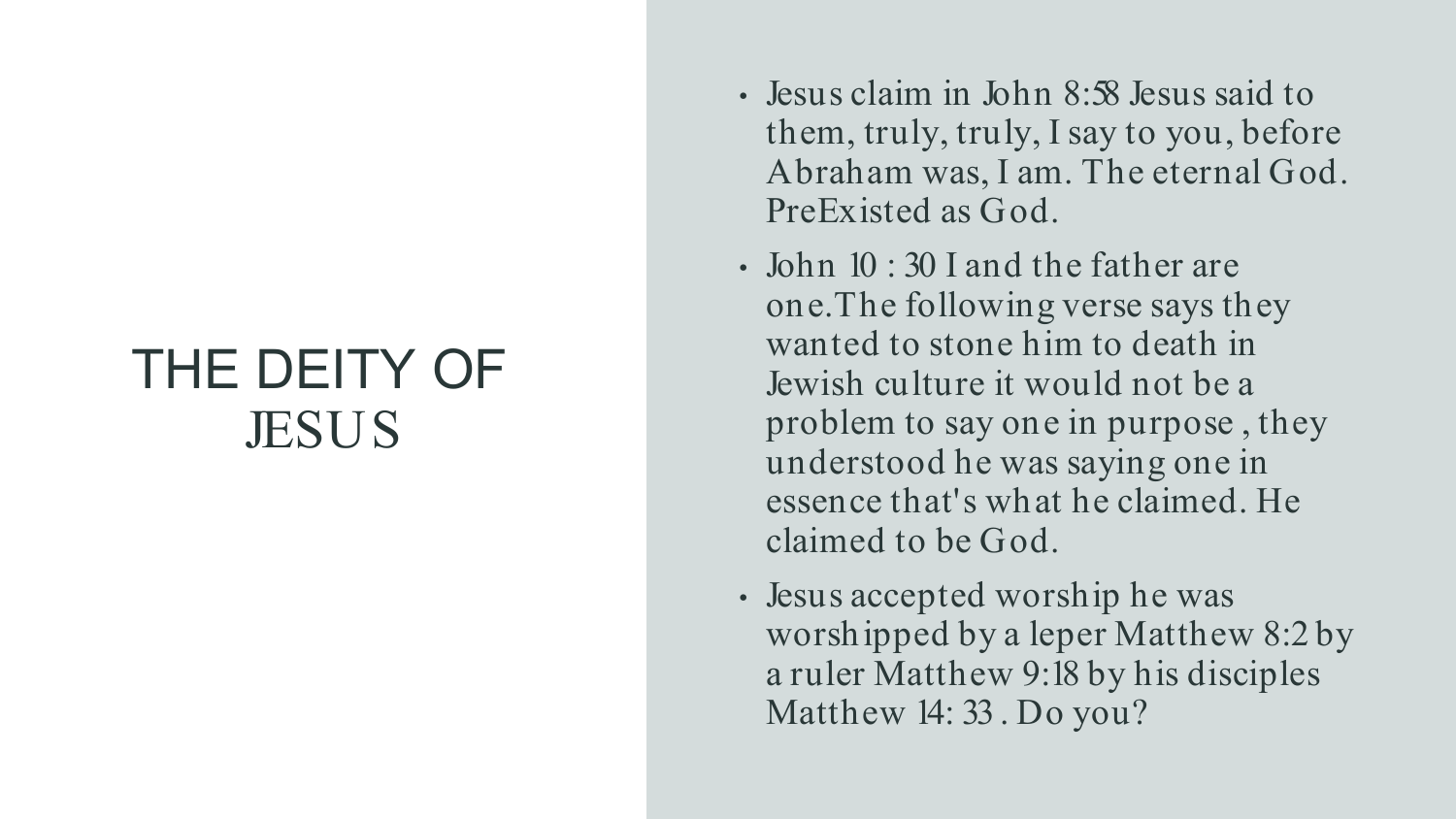# SUMMON BO NUM

- Jesus must be our greatest ultimate he knows that he is worthy of such worship. Jesus is our summan bonum. the Latin expression means the highest or ultimate good .
- O nly Jesus will fulfill us. If we make any other thing the greatest good we will be frustrated.
- Shrink worry by worship.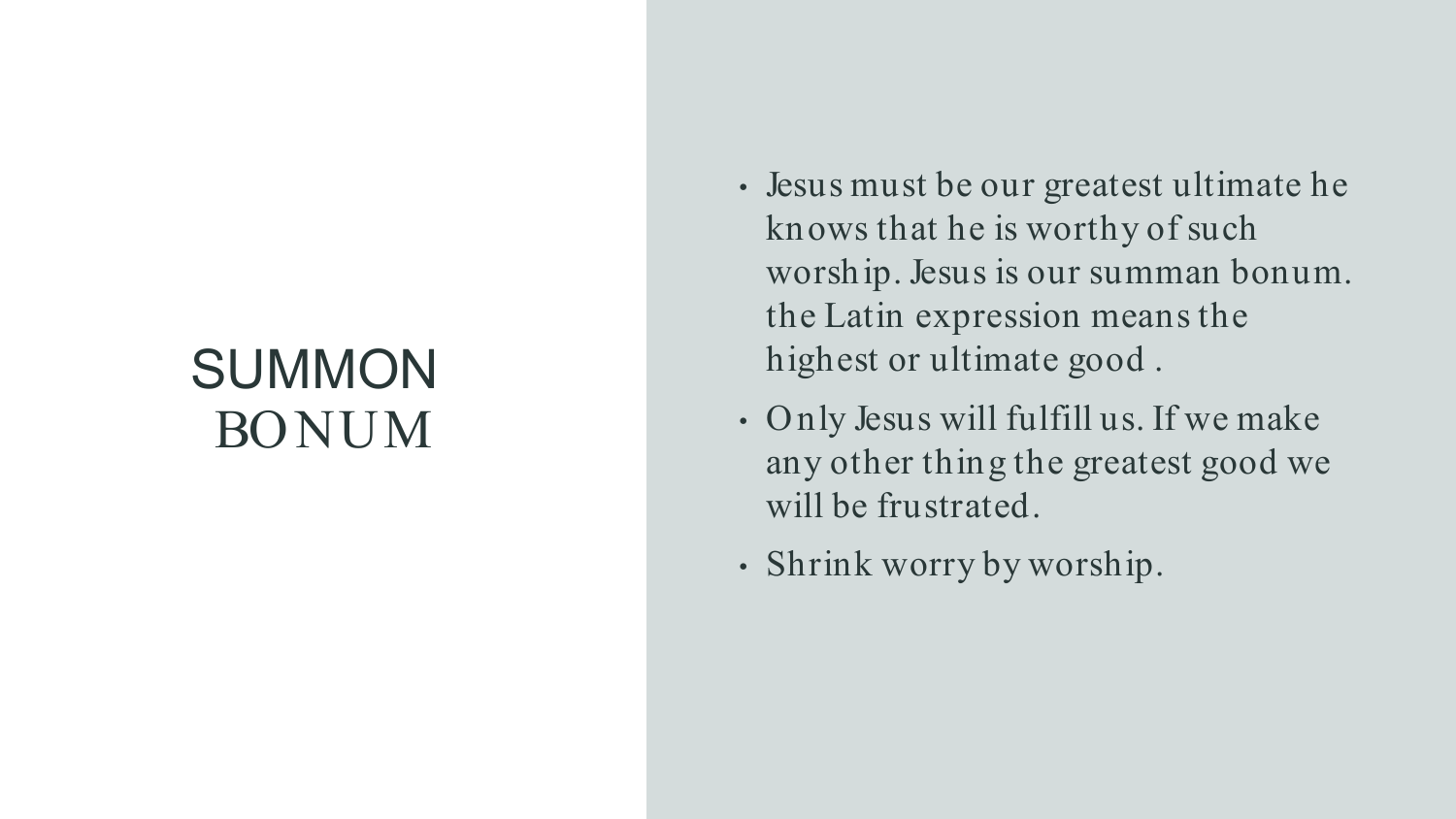### FORGAVE SIN.

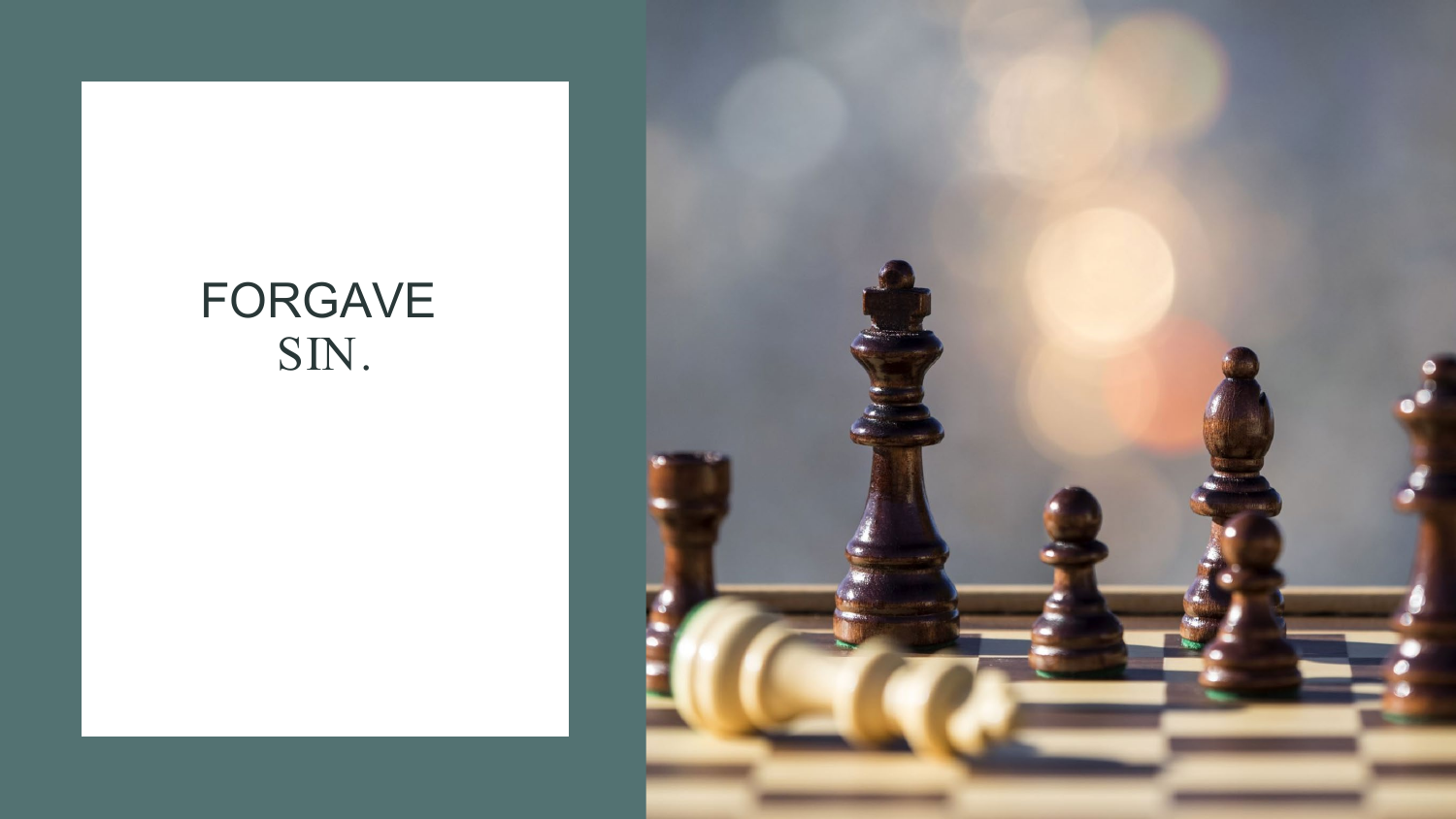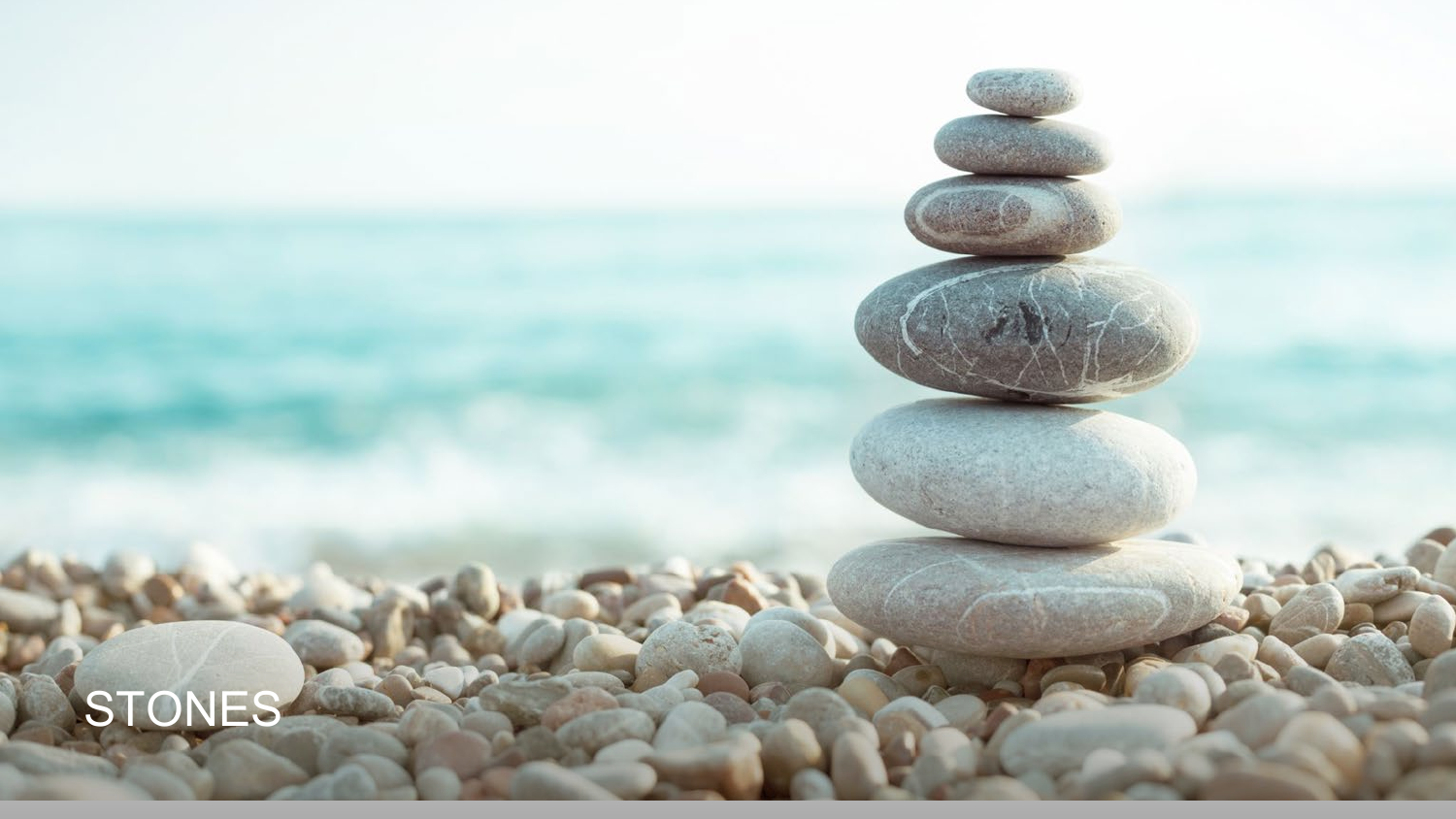## JOHN 8:7

He that is without sin among you, let him first cast a stone at her.

He could have What he did for me. A healthy church knows its need for Him.

In the presence of perfect righteousness we saw total forgiveness through Jesus Christ. His Holiness with no doubt show people how sinful they were would he walked among them.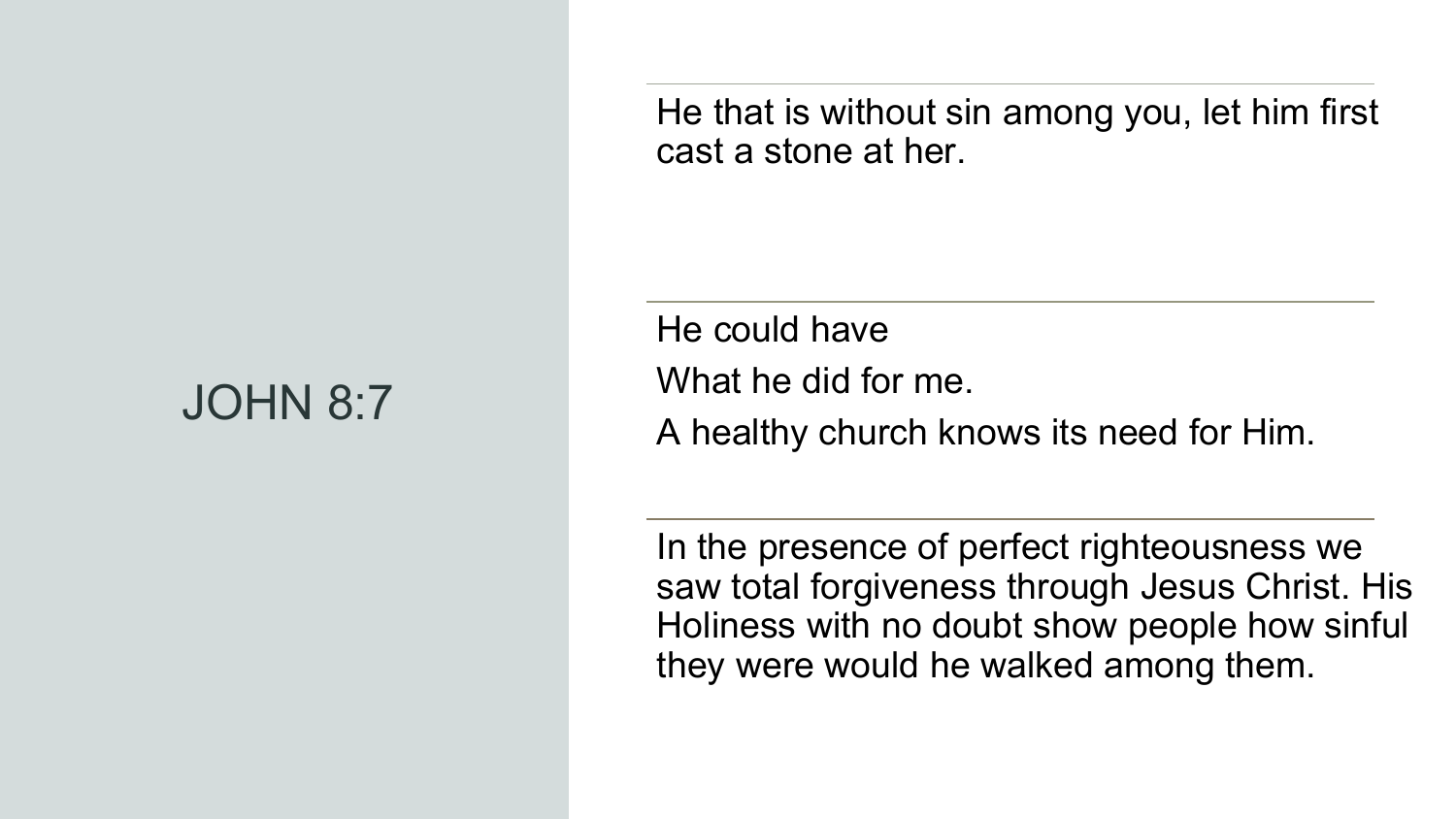#### THE DISC IPLES AND GOD.

- C reator : C ol. 1:16 For by him were all things created, that are in heaven, and that are in earth, visible and invisible, whether they be thrones, or dominions, or principalities, or powers: all things were created by him, and for him:
- Col. 4:2-6
- C ontinue in prayer, and watch in the same with thanksgiving; 3W ithal praying also for us, that God would open unto us a door of utterance, to speak the mystery of C hrist, for which I am also in bonds: 4 That I may make it manifest, as I ought to speak. 5W alk in wisdom toward them that are without, redeeming the time. 6 Let your speech be alway with grace, seasoned with salt, that ye may know how ye ought to answer every man. Do you have this perspective?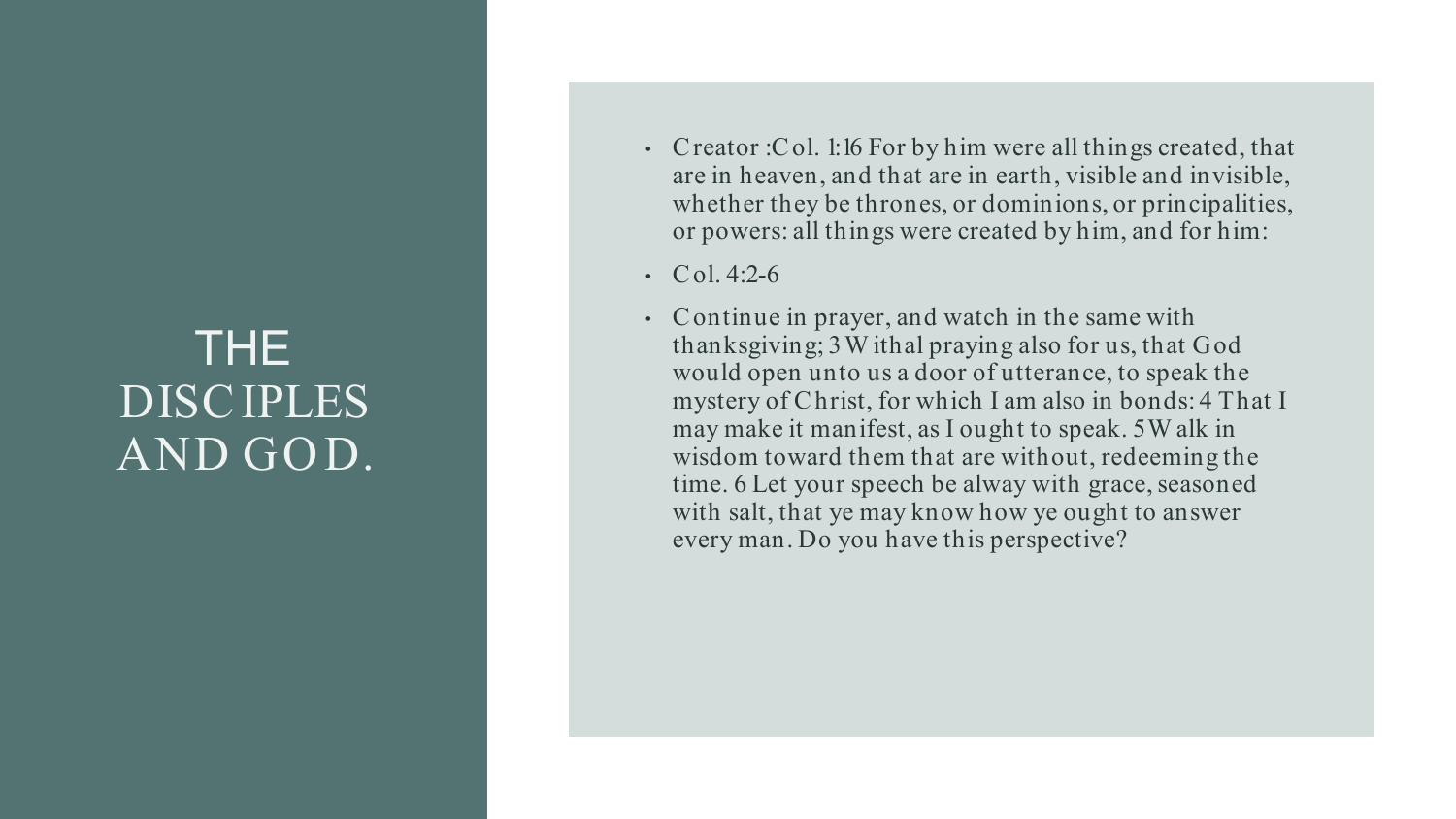IMMUTABLE. W E ARE MUTABLE. NO CHANGE. TRUST IN HIM.

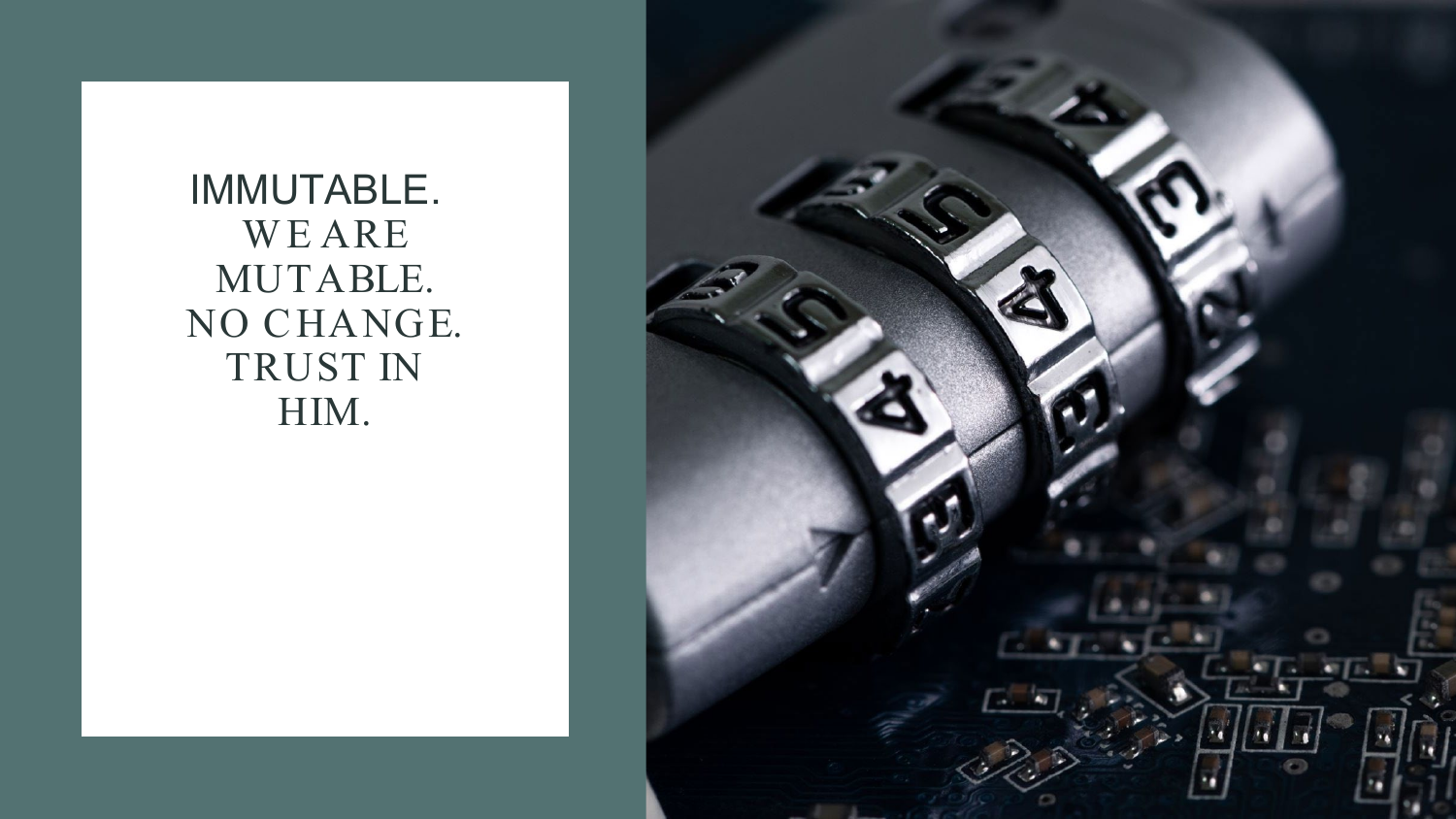## PRAYER.

- 59 And they stoned Stephen, calling upon God, and saying, Lord Jesus, receive my spirit.
- The Holy Bible: King James Version, Electronic Edition of the 1900 Authorized Version. (Bellingham, W A: Logos Research Systems, Inc., 2009), Ac 7:59.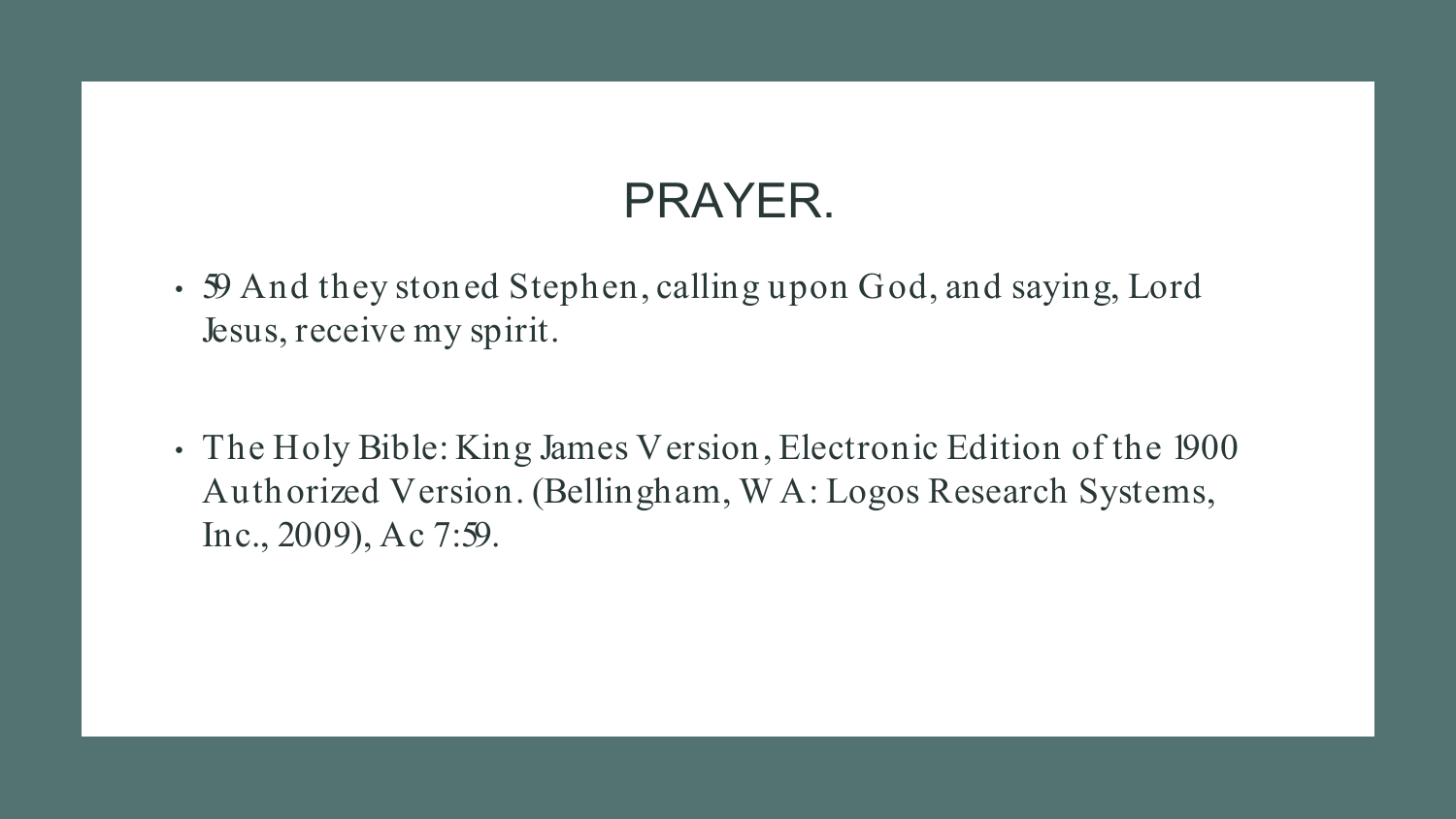ANGELS WORSHIP HIM. HEB 1:6 AND AGAIN, W HEN HE BRINGETH IN THE FIRST **BEGOTTEN** INTO THE W O RLD, HE SAITH, AND LET ALL THE **ANGELS OF** GOD WORSHIP HIM.

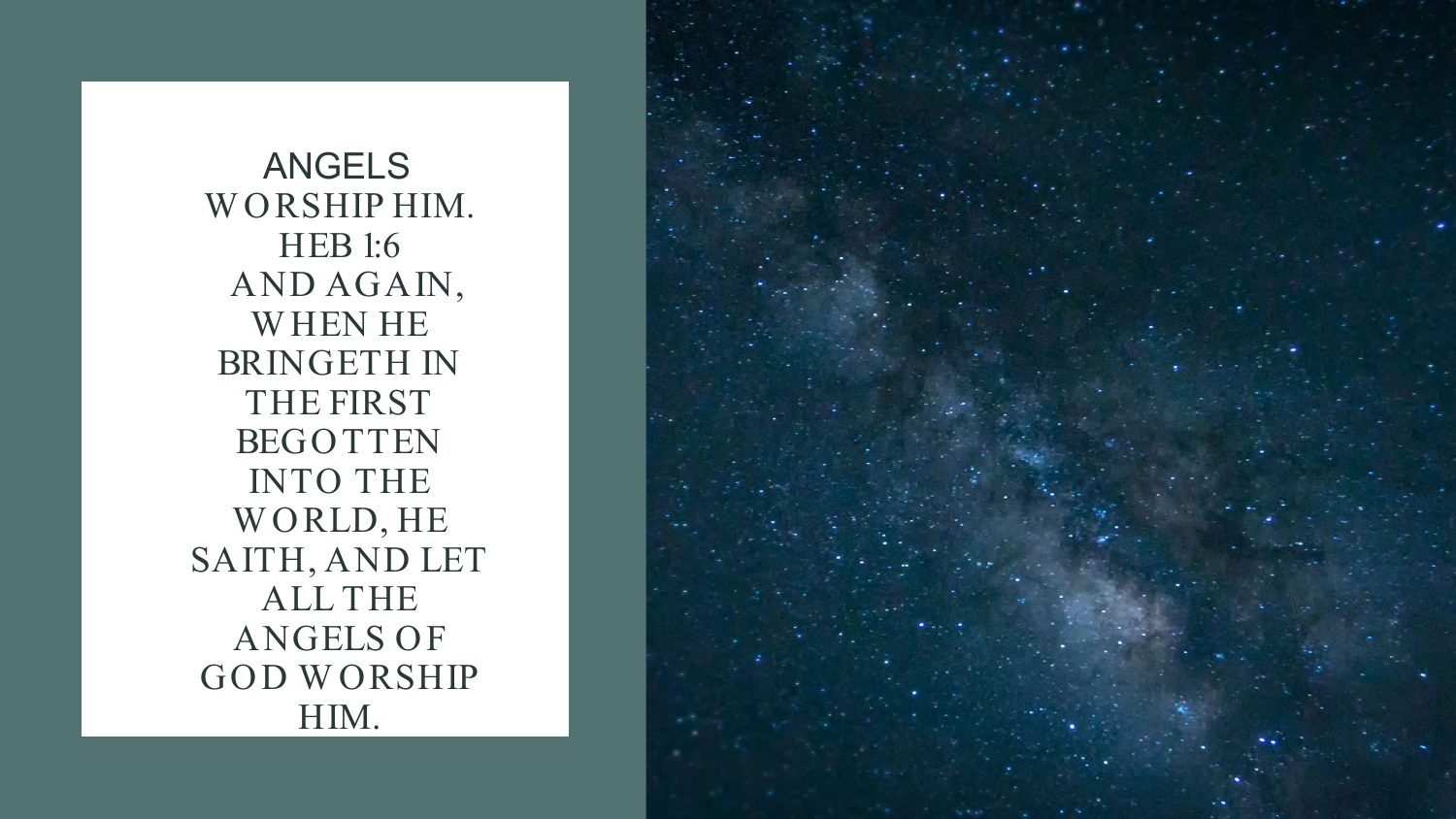#### CALLED GOD.

John 1:1 IN the beginning was the Word, and the Word was with God, and the Word was God. Not a god.

John 20:28And Thomas answered and said unto him, My Lord and my God.

Acts 20:28 Take heed therefore unto yourselves, and to all the flock, over the which the Holy Ghost hath made you overseers, to feed the church of God, which he hath purchased with his own blood.

Matthew 1:23 Behold, a virgin shall be with child, and shall bring forth a son, and they shall call his name Emmanuel, which being interpreted is, God with us.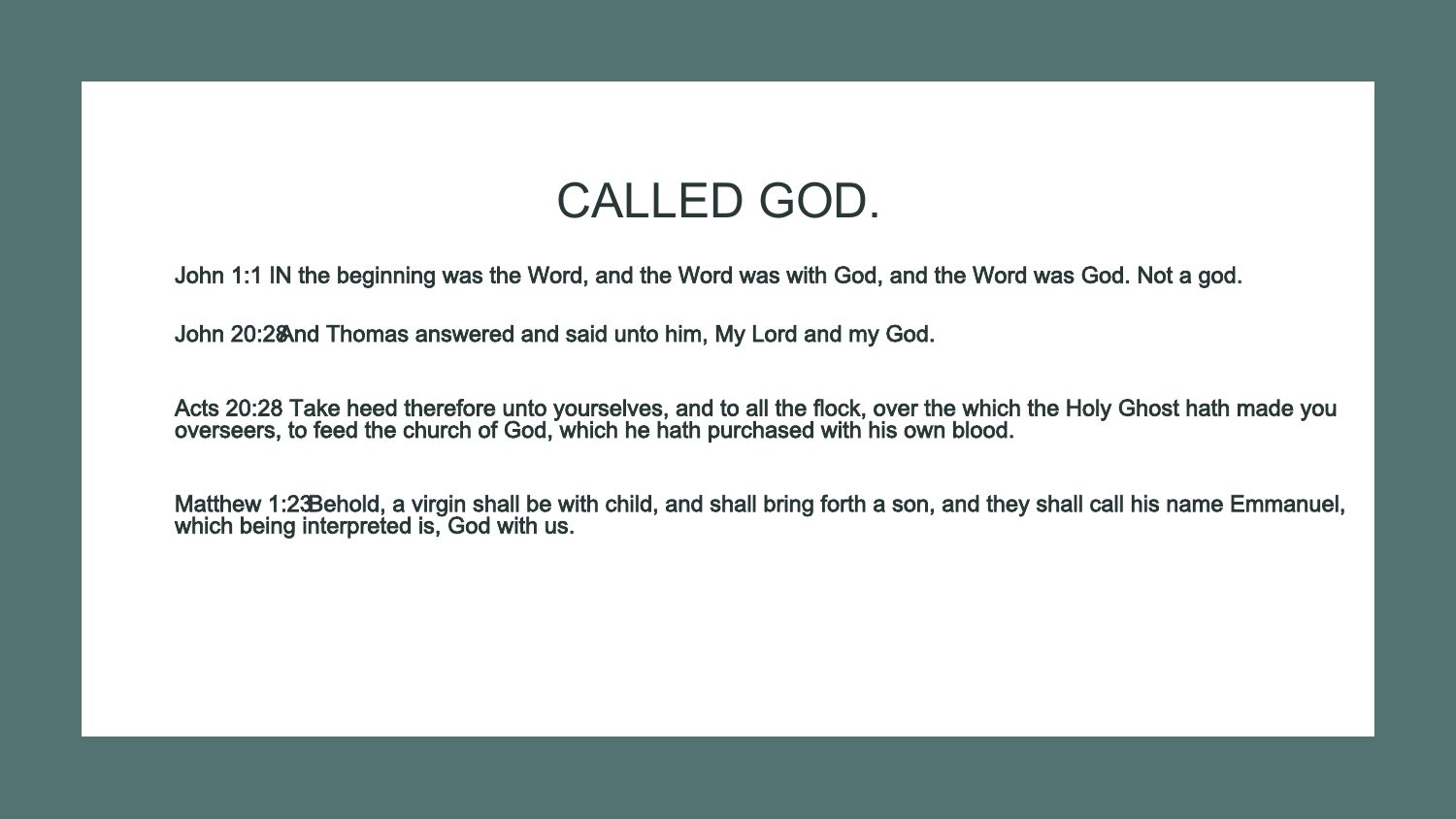#### THE FATHERS VIEW .

Hebrews 1:8 But unto the Son he saith, Thy throne, O God, is for ever and ever: a sceptre of righteousness is the sceptre of thy kingdom.

The firstborn. Col. 1:15 Who is the image of the invisible God, the firstborn of every creature: Psalm 89:29 Sol will make him my firstborn, Higher than the kings of the earth. It says David was the firstborn son of Jesse even though he was last born, in the Greek Septuagint the word is prototokos the same Greek word in Col. If He meant the first created he would have used the word protoktistos

Meaning his preeminent son. Not the first created. He as God created all things.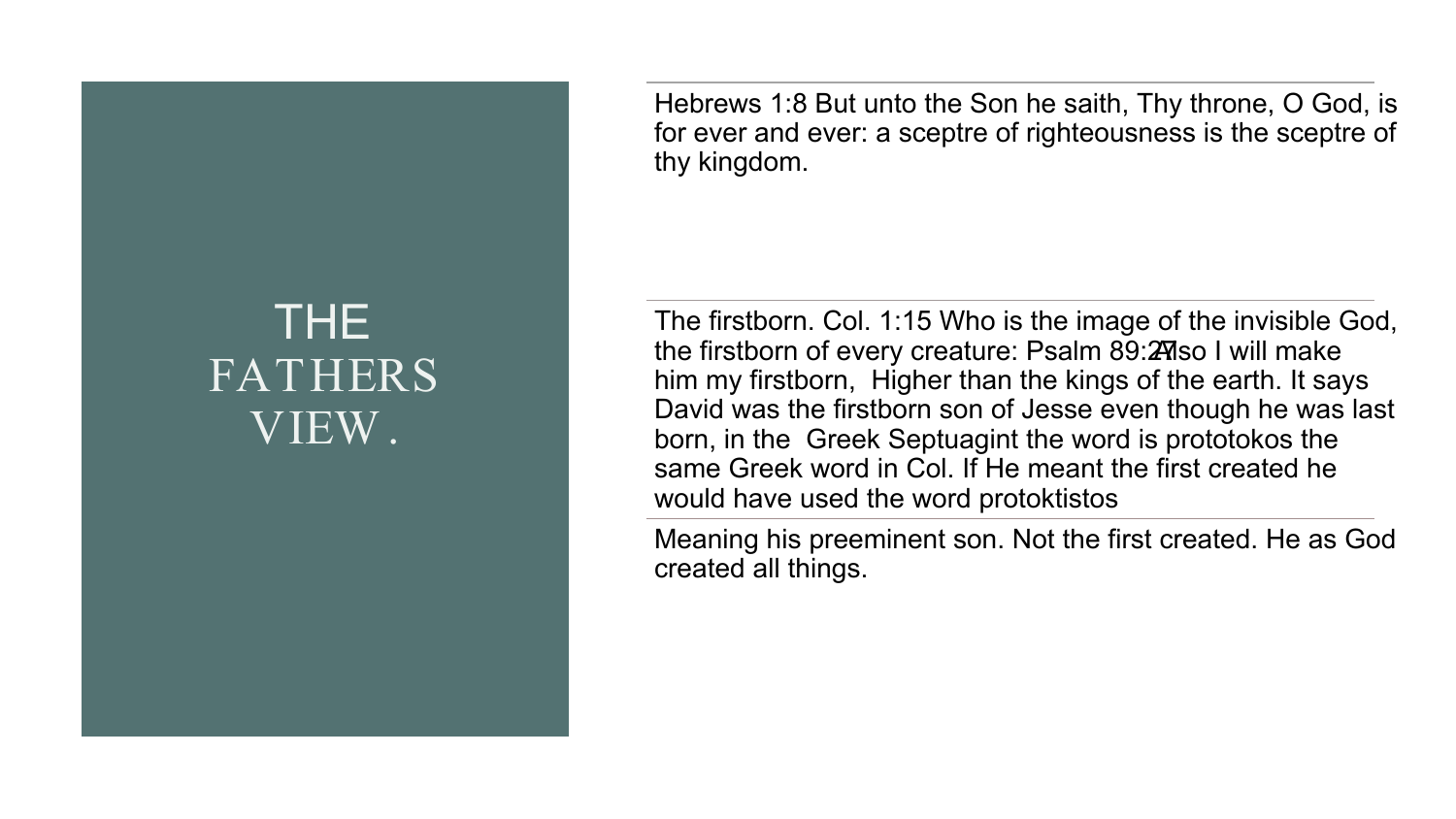### HUMAN NATURE

- 28 Ye have heard how I said unto you, I go away, and come again unto you. If ye loved me, ye would rejoice, because I said, I go unto the Father: for my Father is greater than I.
- Greater only in relationship to his human nature.
- Matthew 19:16-17 And, behold, one came and said unto him, Good Master, what good thing shall I do, that I may have eternal life? 17 And he said unto him, W hy callest thou me good? there is none good but one, that is, God: but if thou wilt enter into life, keep the commandments. The one standing in front of him is God. Jesus was good he is God. A man standing in front of him.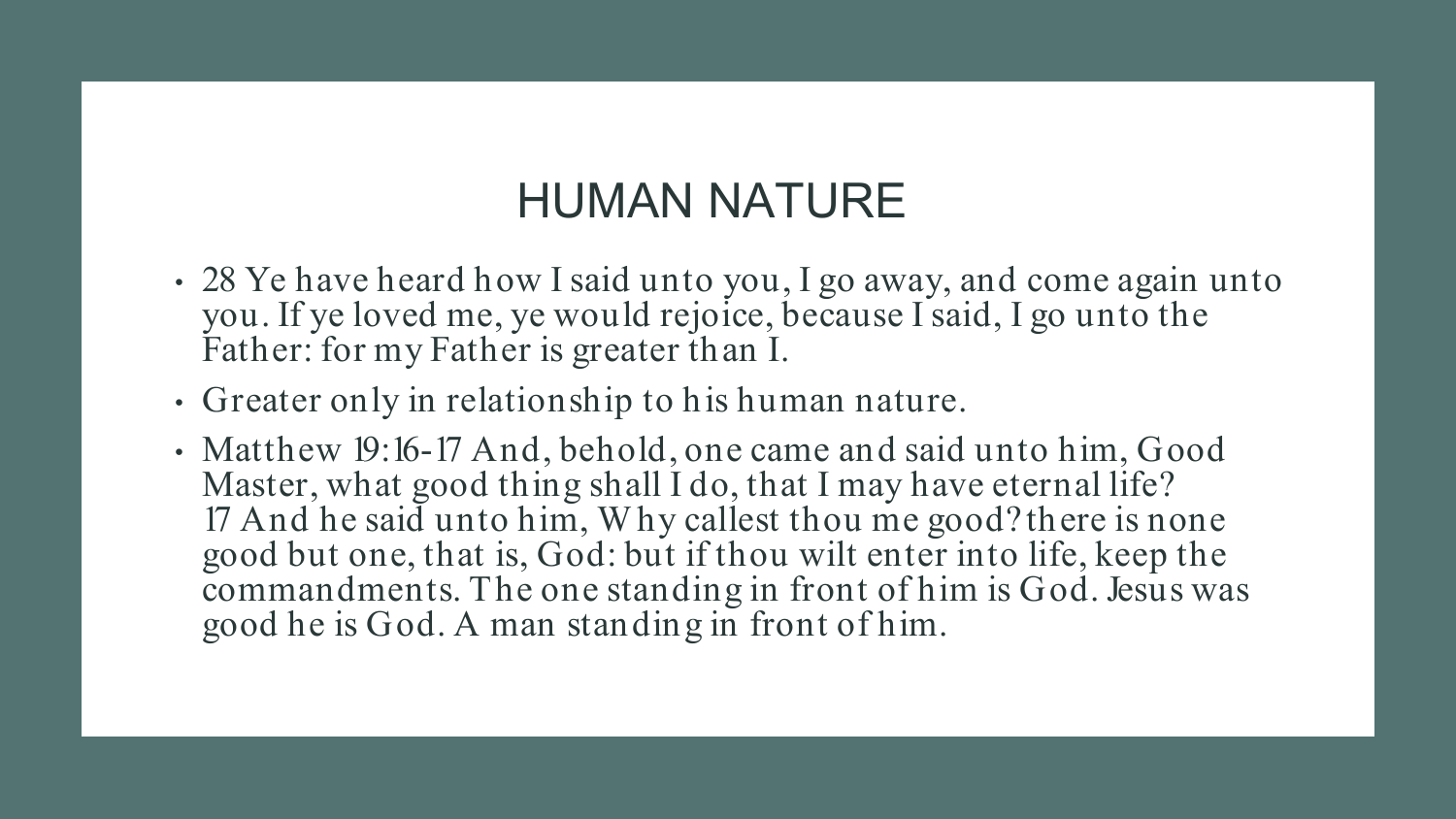### MERE CHRISTIANITY.

- Then Lewis adds, "You can shut Him up for a fool, you can spit at Him and kill Him as a demon; or you can fall at His feet and call Him Lord and God. But let us not come up with any patronising nonsense about His being a great human teacher. He has not left that open to us. He did not intend to."
- Bobby C onway, AP101 Introducing Apologetics, Logos Mobile Education (Bellingham, W A: Lexham Press, 2016).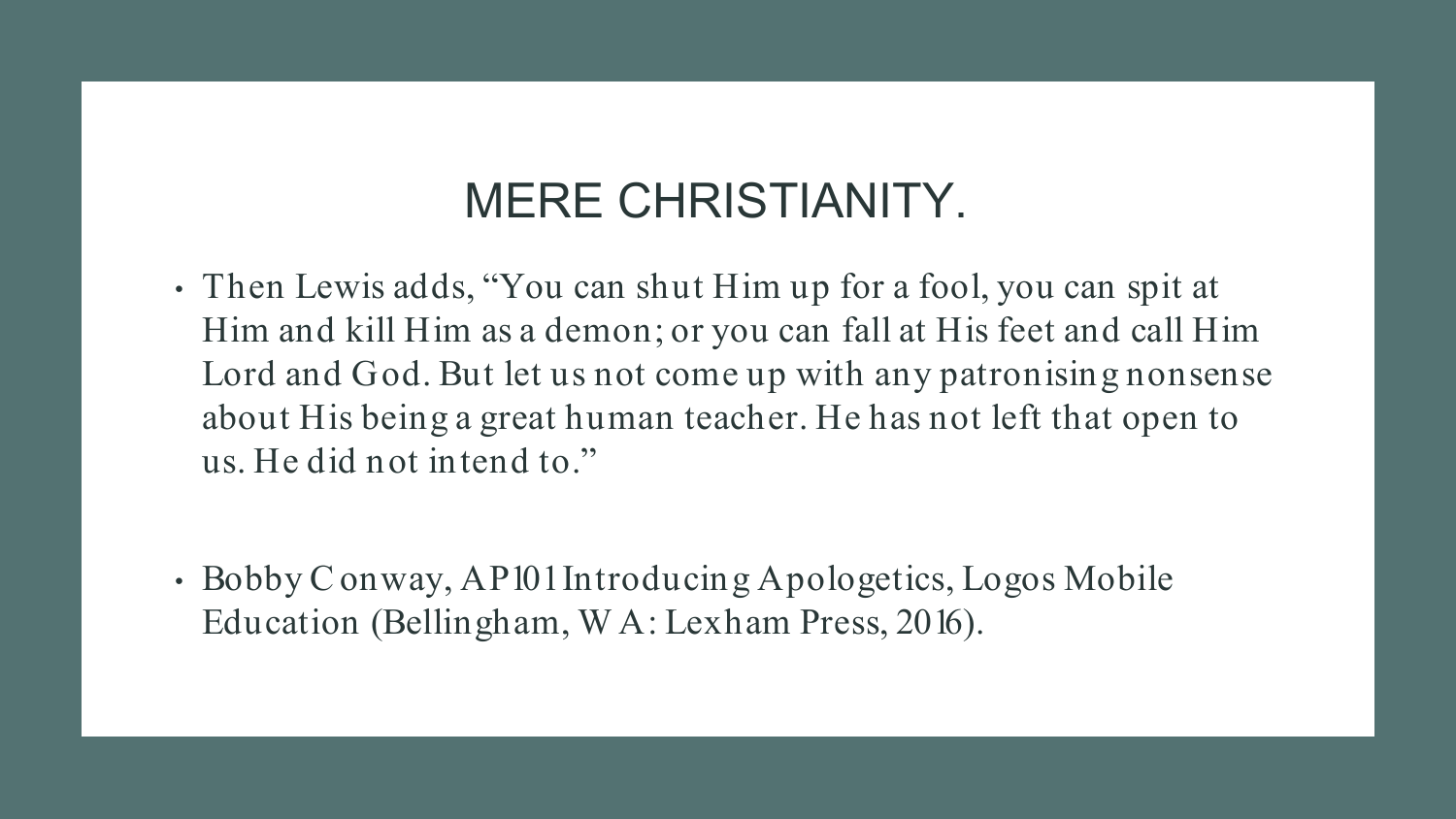#### FULFILLED PRO PHECY.

- 6 For unto us a child is born, unto us a son is given:
- And the government shall be upon his shoulder:
- And his name shall be called W onderful, C ounseller, The mighty God,
- The everlasting Father, The Prince of Peace.
- 12 And I said unto them, If ye think good, give me my price; and if not, forbear. So they weighed for my price thirty pieces of silver. 13And the LO RD said unto me, C ast it unto the potter: a goodly price that I was priced at of them. And I took the thirty pieces of silver, and cast them to the potter in the house of the LORD. Matthew 26:15 Jesus.
- The Holy Bible: King James Version, Electronic Edition of the 1900 Authorized Version. (Bellingham, W A: Logos Research Systems, Inc., 2009), Zec 11:12–13.
- The Holy Bible: King James Version, Electronic Edition of the 1900 Authorized Version. (Bellingham, W A: Logos Research Systems, Inc., 2009), Is 9:6.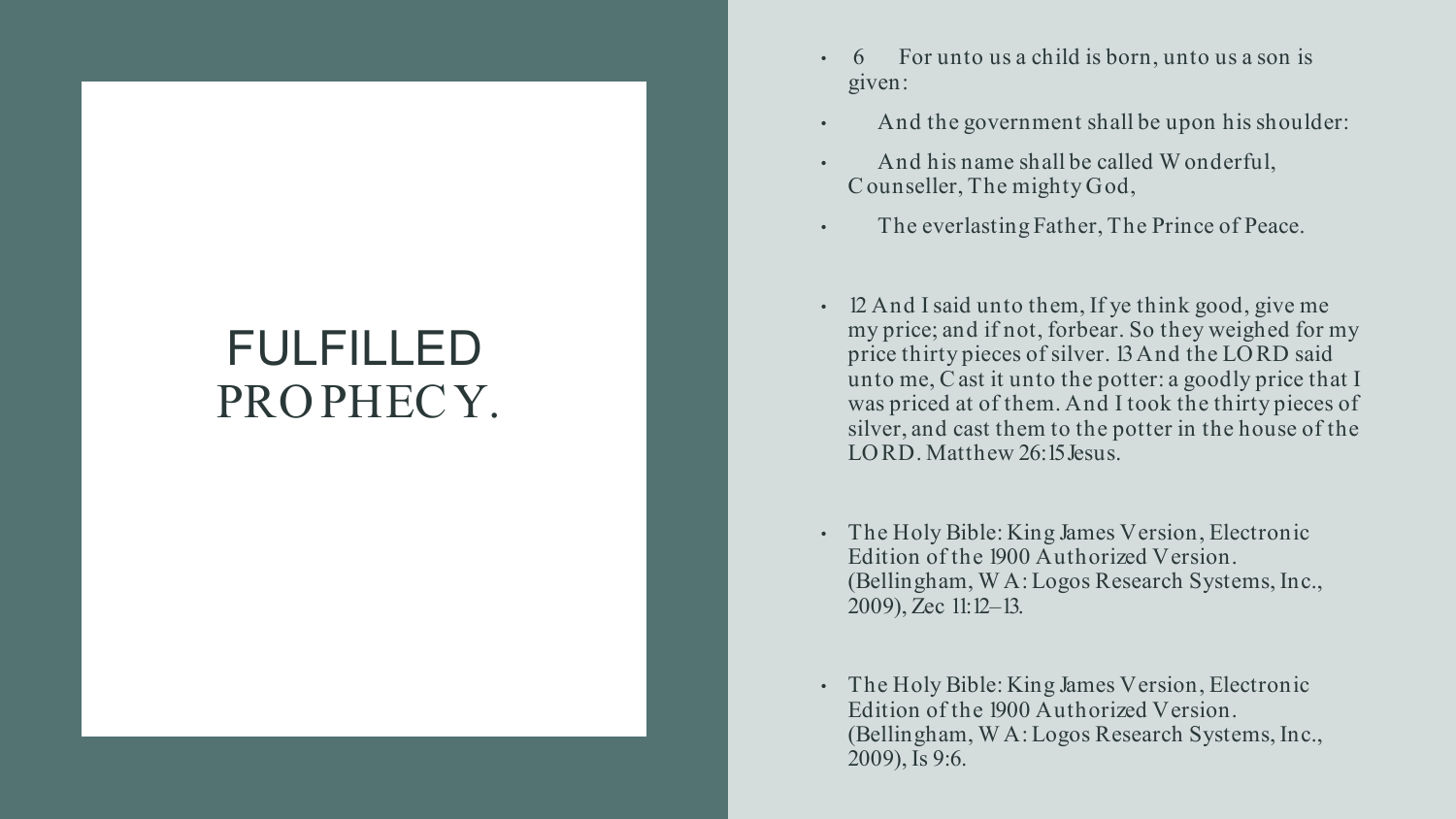#### SEEMS TO C O NTRADIC T. ANSW ER BY TW O NATURES.

• Is Jesus speaking as God or as a man is Jesus behaving as God or as a man?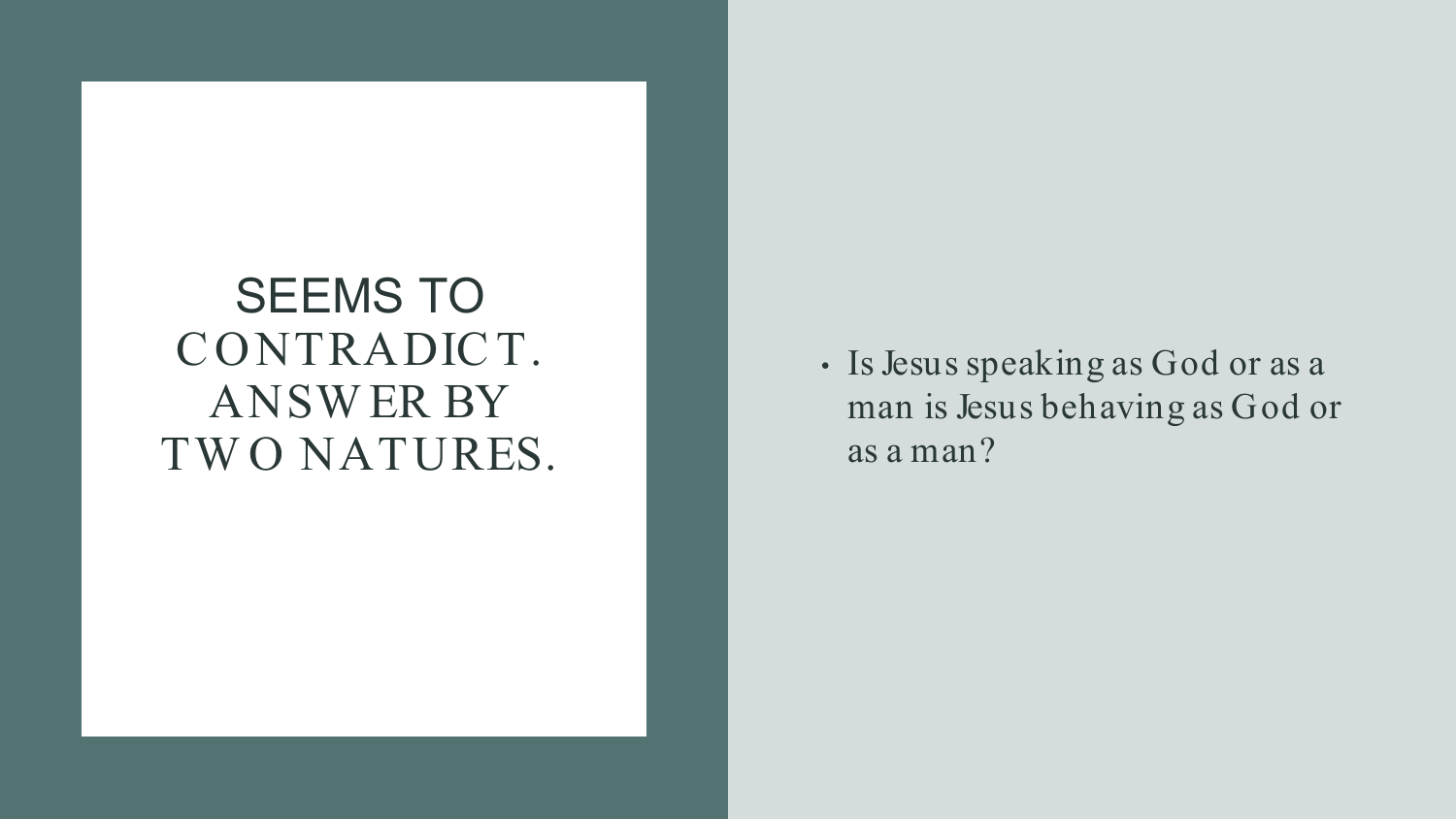#### PRACTICAL APPLICATION. PHILLIPIANS 2:6 -8.

- O bey God as Jesus as a man obeyed the father. Unlike Adam who desired to be equal with God. Adam grasp for equality with God in contrast Jesus being God robed himself in flesh became a man obedient unto death. W e are to have his mind. he never ceased to be God but his deity was not readily apparent, and he did humble himself even to the death of the cross. His deity was never diminished in any capacity all the fullness the godhead is in him he came to restore what the last Adam lost in the garden .
- O daniel C hristology C ourse. Indiana Bible C ollege. Distance Learning.